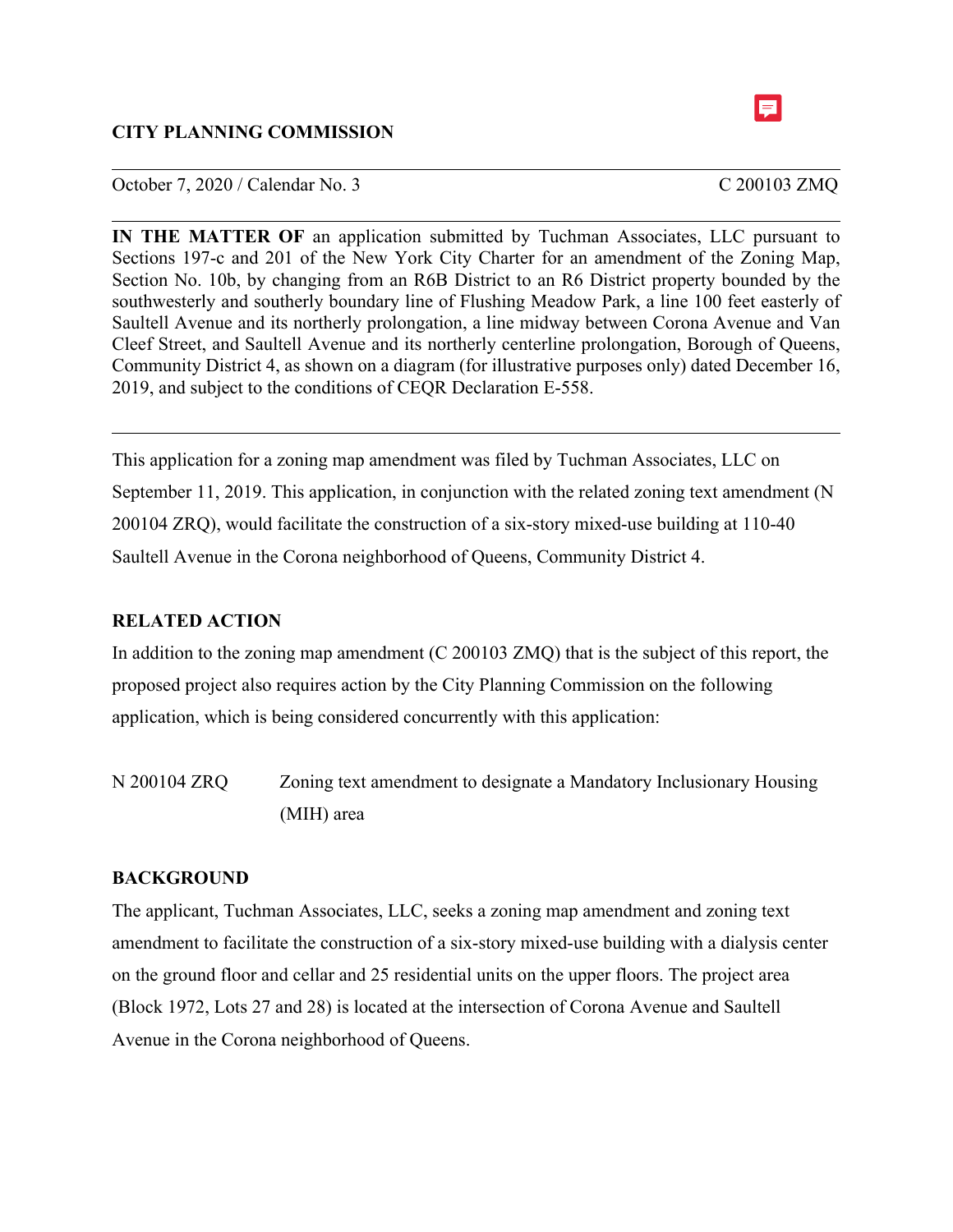The project area totals 11,289 square feet and is located on Block 1972, bounded by Corona Avenue to the north, the Horace Harding Expressway to the east, Van Cleef Street to the south and Saultell Avenue to the west. Corona Avenue, Saultell Avenue and the Horace Harding Expressway are wide streets. Lots 27 and 28 are located on the east side of Saultell Avenue and have a combined frontage of approximately 100 feet.

The development site (Block 1972, Lot 28) has a lot area of 8,494 square feet and is owned by the applicant. Lot 28 is improved with a two-story, two-family residential building and a onestory garage, totaling 3,168 square feet (0.37 FAR). Lot 27 has a lot area of 2,975 square feet and is not a part of the development site. It is developed with a two-family, two-story residential building, totaling approximately 1,614 square feet (0.58 FAR). There are currently no plans to redevelop Lot 27. The remainder of Block 1972 is developed with two- to three-story detached and attached residential buildings and community facility uses, including the six-story Rego Park Health Center, owned by the applicant, and Madison York, a six-story assisted living facility.

The area surrounding the project area is developed with a mix of residential, commercial and community facility uses. Commercial uses in the area are concentrated along 108<sup>th</sup> Street, a commercial thoroughfare located one block south and west of the project area that serves local retail needs. The Horace Harding Expressway service road, located on the eastern boundary of Block 1972, is primarily comprised of hotels and community facility uses, such as the sevenstory Castle Heights Senior Living facility that contains 55 units. Residential development in the surrounding area includes two-to-three story multi-family attached and semi-detached buildings. Immediately north and east of the project area is the largest park in Queens, Flushing Meadows-Corona Park, containing numerous sports and recreational facilities. Schools in the area include P.S. 220, located four blocks southwest of the project area, and P.S. 104, located three blocks west of the project area.

The project area is located outside of the Transit Zone, and public transportation in the area is primarily served by local buses, including the Q23, which travels north-south along 108<sup>th</sup> Street and the Q58 and Q88, both of which travel east-west along Horace Harding Expressway. The closest subway stations are located approximately 0.7 miles north, at the 111th Street elevated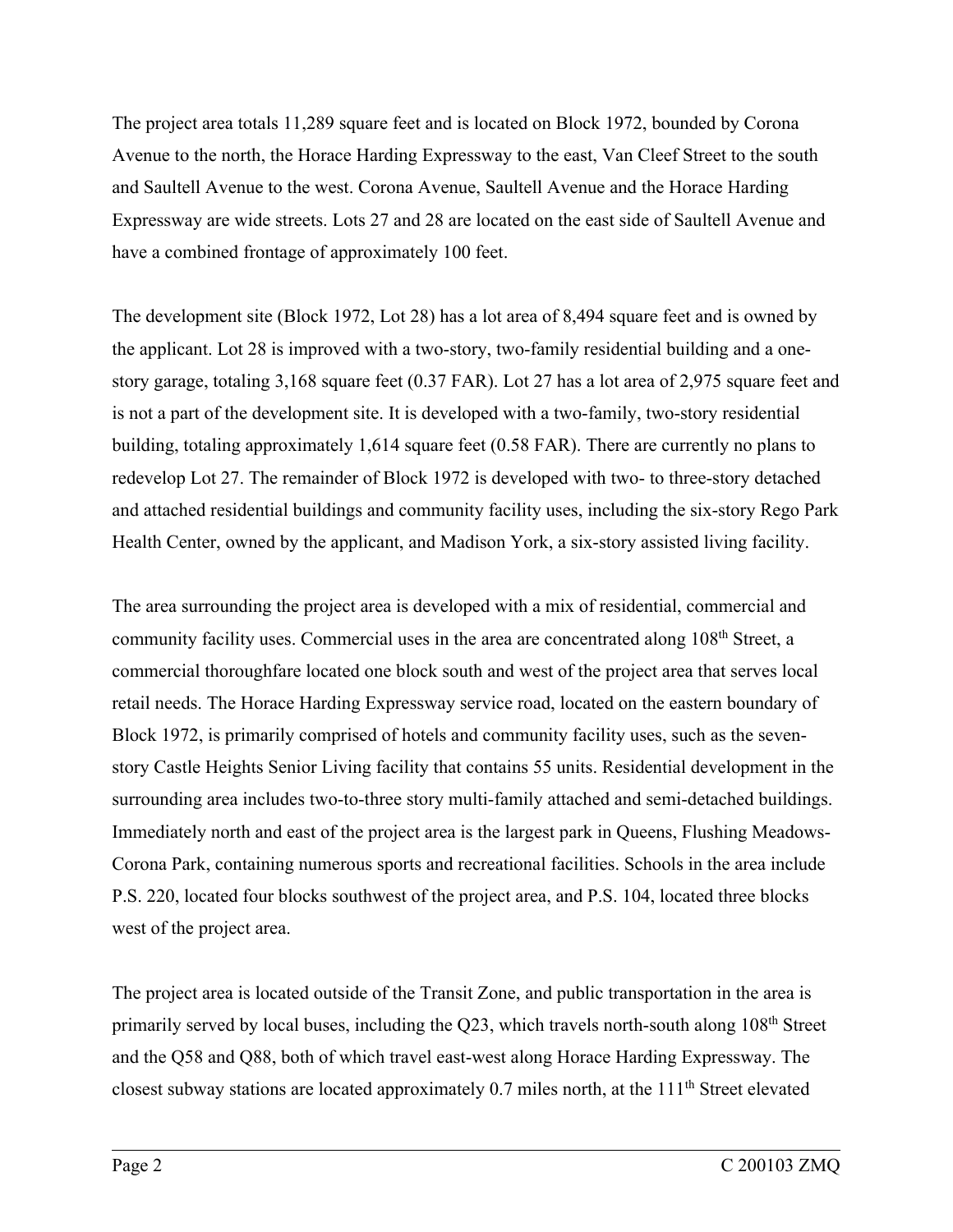station, which provides service to the 7 line, and 1.2 miles south, at the  $63<sup>rd</sup>$  Drive and  $67<sup>th</sup>$ Avenue subway stations, which provide access to the M and R lines.

The project area was mapped with an R6 zoning district at the time of the enactment of the 1961 Zoning Resolution. The Elmhurst-Corona Rezoning (C 880920 ZMQ), adopted by the City Council on September 14, 1989, changed portions of the neighborhood from R5, R6, and M1-1 zoning districts to R4, R5, R6A, R6B, R7A, and R7B zoning districts to recognize existing development densities, reduce the depth of commercial overlays, and change certain commercial overlays from C1-2 and C2-2 overlays to C1-3 and C2-3 overlays. The zoning map amendments reflected land use policies that established zoning districts consistent with the built form of the neighborhood, encouraged the preservation of one-and-two family detached and semi-detached houses, and identified locations to accommodate additional density. Portions of Block 1972, including frontages along Saultell Avenue and Van Cleef Street, were rezoned from R6 to R6B to match the character of the existing three- to four-story row houses. By rezoning the majority of the project area from an R6 district to an R6B district, the Elmhurst-Corona Rezoning reduced the maximum floor area ratio (FAR) from 2.43 to 2.0, established height limits and made Quality Housing mandatory, requiring all new developments to match the existing character of the area.

The portion of the project area within 100 feet of Saultell Avenue is zoned R6B. R6B zoning districts are contextual zoning districts that permit a maximum residential FAR of 2.0 and restrict maximum building heights to 50 feet, or 55 feet with a qualifying ground floor. A 10-foot setback is required on a wide street (15 feet on a narrow street), and off-street parking is required for 50 percent of the dwelling units.

The applicant proposes to develop a six-story, 62-foot-tall mixed-use building containing 30,848 square feet of total floor area (3.63 FAR) and 25 new dwelling units, 25 percent of which (six units) would be permanently affordable pursuant to MIH Option 1. The ground floor and cellar would be comprised of a 9,181-square-foot dialysis center affiliated with the neighboring Rego Park Health Care Center that is owned and operated by the applicant. 28,545 square feet of residential floor area would be located on the second through sixth floors, with a residential lobby located on the ground floor. The ground floor would also include 13 accessory residential parking spaces accessed by an existing 12-foot-wide curb cut on Corona Avenue.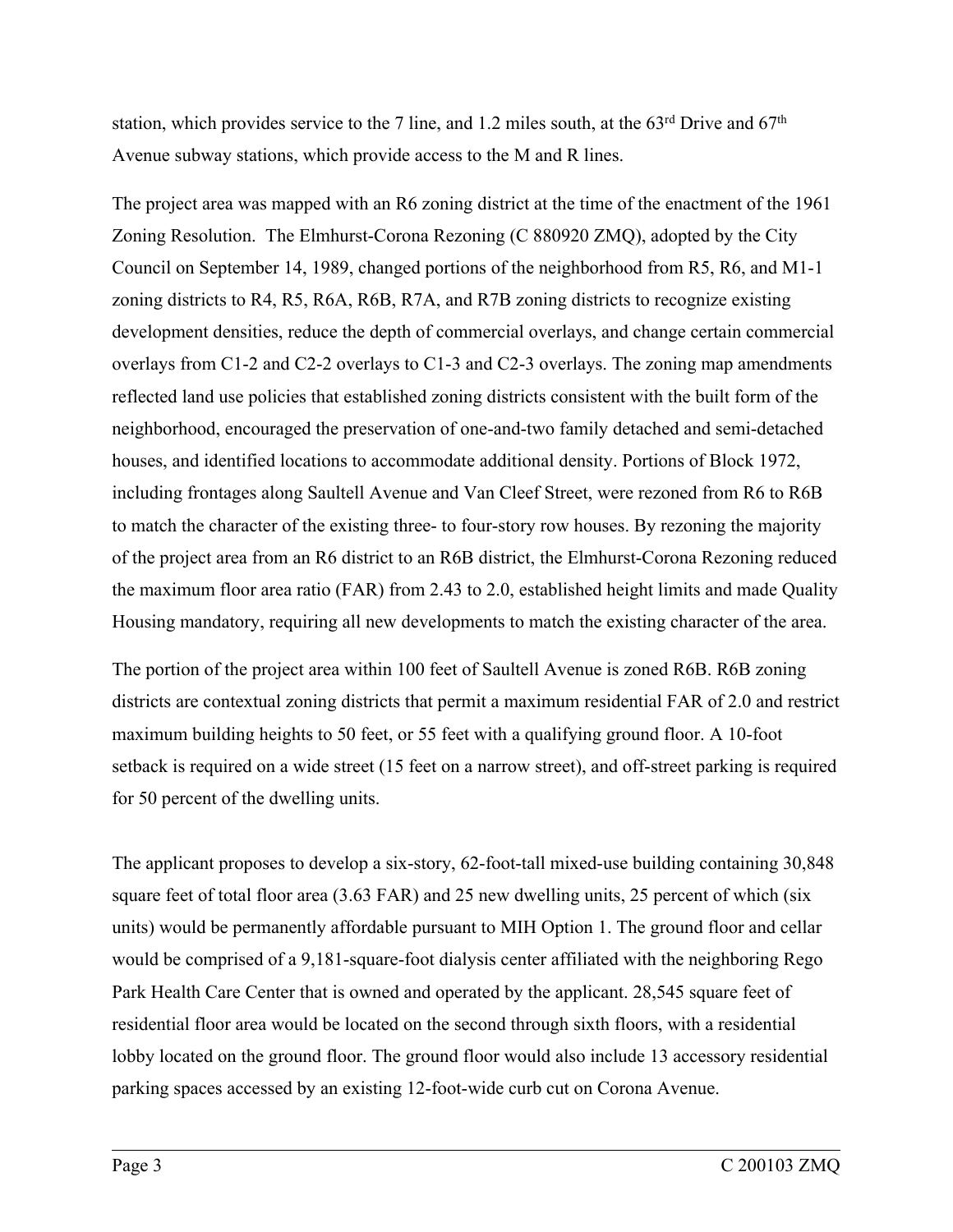To facilitate the proposed development, the applicant seeks a zoning map amendment to change the zoning district from an R6B zoning district to an R6 zoning district. The proposed R6 zoning district permits residential buildings pursuant to either height factor or Quality Housing regulations. For height factor residential buildings, R6 districts allow a maximum residential FAR ranging from 0.78 to 2.43. Maximum allowable building height is determined by a sky exposure plane that begins at a height of 60 feet. Off-street parking is required for 70 percent of dwelling units. Optional Quality Housing regulations for R6 districts allow buildings to have a higher lot coverage with front walls set at or near the street line. When mapped within an MIH area within 100 feet of a wide street, the maximum residential FAR is 3.6. The corresponding maximum base height before setback is 65 feet, after which the building may rise to a maximum height of 115 feet. Beyond 100 feet of a wide street, Quality Housing provisions stipulate that the maximum residential FAR is 2.42. Off-street parking is required for 50 percent of all dwelling units. R6 districts also allow community facility uses at a maximum FAR of 4.8.

The proposed zoning map amendment would extend the existing R6 district line westward to the centerline of Saultell Avenue. The change from an R6B to an R6 zoning district would result in an increase of maximum permitted bulk for both residential uses (from 2.0 FAR to 3.6 FAR) and community facility uses (from 2.0 FAR to 4.8 FAR).

The applicant also proposes a zoning text amendment (N 200104 ZRQ) to designate the project area as an MIH area mapped with MIH Options 1 and 2. Option 1 requires that at least 25 percent of residential floor area be reserved for housing units affordable to residents with household incomes averaging 60 percent of the Area Median Income (AMI), including a 10 percent band at 40 percent of AMI. Option 2 requires that at least 30 percent of residential floor area be reserved for housing units affordable to residents with household incomes averaging 80 percent of AMI.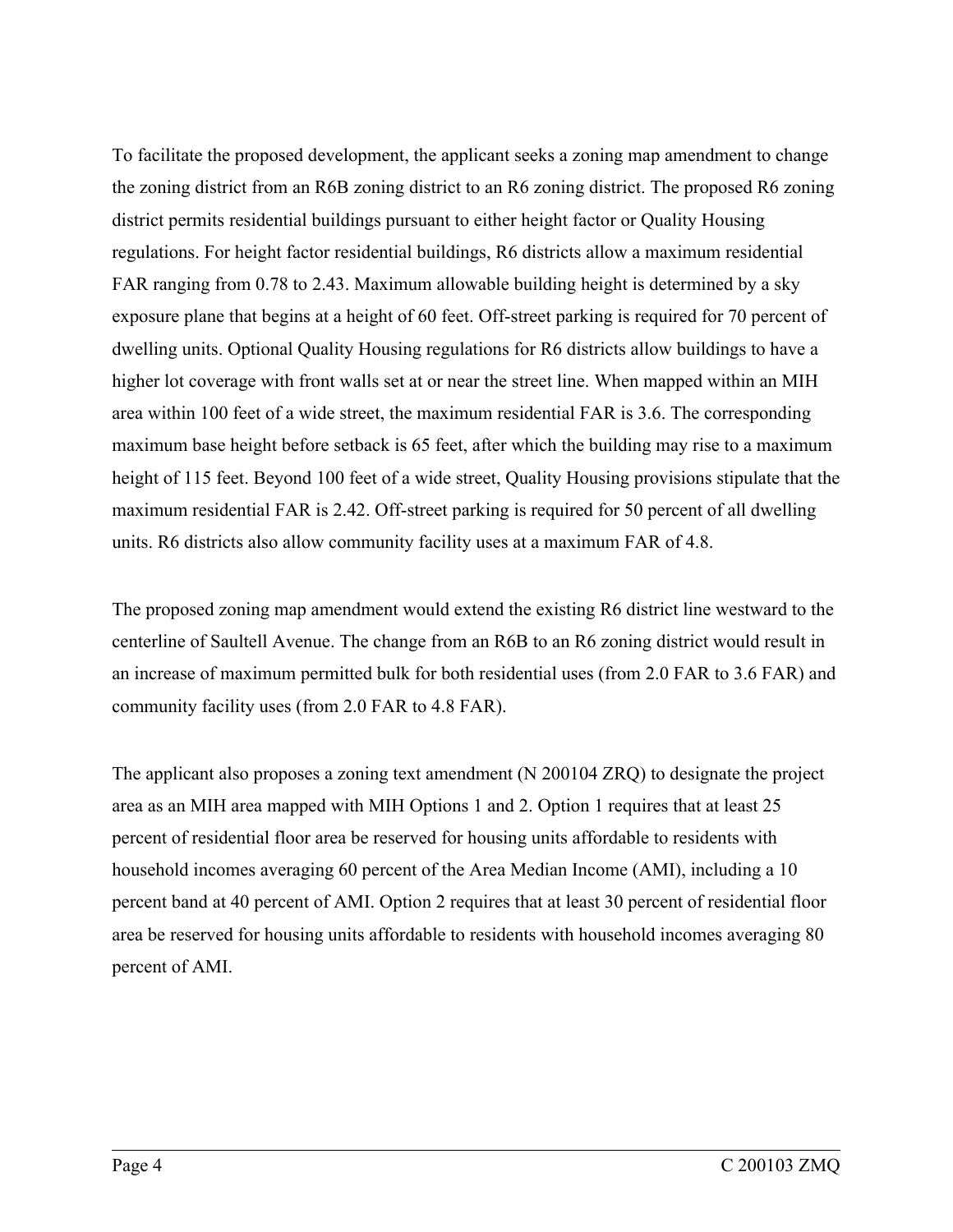# **ENVIRONMENTAL REVIEW**

This application (C 200103 ZMQ), in conjunction with the related application for a zoning text amendment (N 200104 ZRQ), was reviewed pursuant to the New York State Environmental Quality Review Act (SEQRA) and the SEQRA regulations set forth in Volume 6 of the New York Code of Rules and Regulations, Section 617.00 et seq. and the City Environmental Quality Review (CEQR) Rules of Procedure of 1991 and Executive Order No. 91 of 1977. The lead is the City Planning Commission. The designated CEQR number is 20DCP010Q.

After a study of the potential environmental impact of the proposed actions, a Negative Declaration was issued on December 16, 2019.

The Negative Declaration includes an (E) designation (E-558) related to hazardous materials, air quality and noise to avoid the potential for significant adverse impacts. The requirements of the (E) designation are described in the Environmental Assessment Statement and Negative Declaration.

# **UNIFORM LAND USE REVIEW**

This application (C 200103 ZMQ) was certified as complete by the Department of City Planning on December 16, 2019, and duly referred to Queens Community Board 4 and the Queens Borough President in accordance with Title 62 of the rules of the City of New York, Section 2-  $02(b)$ , along with the related application for a zoning text amendment (N 200104 ZRQ), which was referred for information and review in accordance with the procedures for non-ULURP matters.

# **Community Board Public Hearing**

Queens Community Board 4 held a public hearing on this application (C 200103 ZMQ) and the related application for a zoning text amendment (N 200104 ZRQ) on February 11, 2020 and on that date, by a vote of none in favor, 25 opposed, and none abstaining, voted to disapprove the application by issuing the following statement along with the recommendation: "Queens Community Board 4 takes re-zonings in our district very seriously as we are already experiencing many issues from overdevelopment and overcrowding. This rezoning proposal is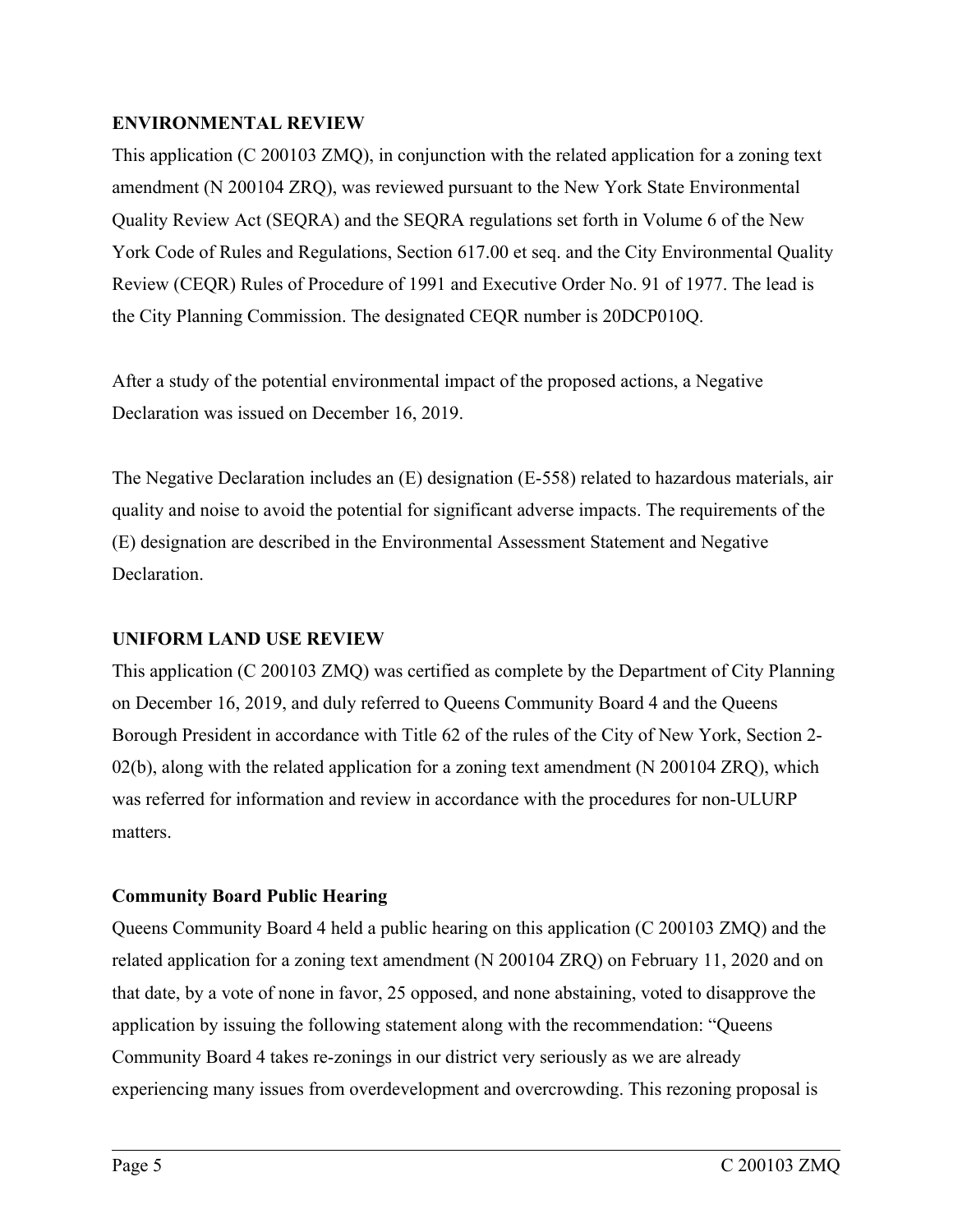asking for more density to solely benefit the owner's profits and benefits and that is not a reason for Community Board 4 to approve such a project."

#### **Borough President Recommendation**

The Queens Borough President held a public hearing on this application (C 200103 ZMQ) and the related action for a zoning text amendment (N 200104 ZRQ) on February 20, 2020, and on February 23, 2020, issued a recommendation to disapprove the application with the following conditions:

"There is a commitment to additional units of affordable housing—including for seniors—to meet the growing need in the area and throughout the borough;

The community facility space will be used for a senior center and/or community center;

Housing also includes two- and three- bedroom units – not just studios and one-bedrooms to accommodate growing families and to help augment stability in the neighborhood;

The proposed affordable housing on the site should be provided with deeper affordability to better match the AMI of the immediate surrounding neighborhood."

# **City Planning Commission Public Hearing**

On August 19, 2020 (Calendar No. 6), the City Planning Commission scheduled a public hearing on this application (C 200103 ZMQ), in conjunction with the hearing for the related application for a zoning text amendment (N 200104ZRQ). The hearing was duly held on September 2, 2020 (Calendar No. 11). Four speakers testified in favor of the application and one in opposition.

The project team included the owner, the applicant's representatives, and the architect. The applicant's representative presented an overview of the applications, and the architect described revisions to the proposed development based on feedback received throughout the ULURP process. The applicant's architect described a revision made to the proposed development that changed the use of the cellar from the initially proposed dialysis center to a community center. The applicant's architect also proposed that the ground floor space would be used for ambulatory/diagnostic treatment use, in place of the previously proposed dialysis center. He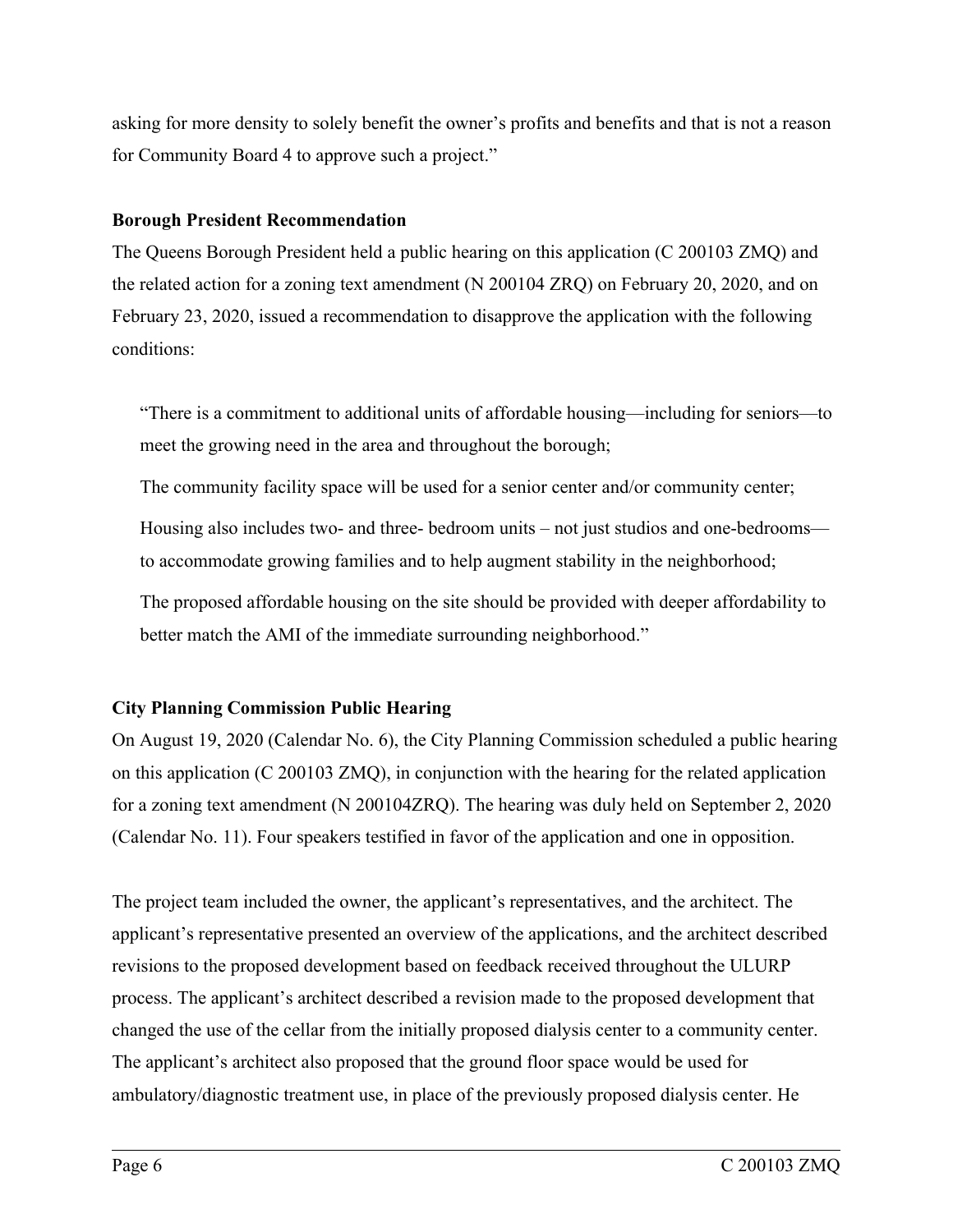explained that the originally proposed residential lobby, community facility offices, and 13 residential parking spaces are to remain on the ground floor. The applicant's architect also described proposed changes to diversify the unit type by including one two-bedroom unit and one studio unit on each floor to better meet the needs of the area's residents.

There were no other speakers, and the hearing was closed.

Following the public hearing, the applicant submitted a statement describing the proposed revisions, noting conversations about the proposed development with the local Council Member. Based on recent discussions, the applicant's architect is further exploring modifying the proposed five studio units into one-bedroom units, which would result in 20 one-bedroom units and five two-bedroom units in total, to better meet the housing needs of the area. The statement also explains that the architect and applicant would continue to review the unit layout and remain committed to providing a building that provides quality dwelling units to the area's residents and complements the surrounding neighborhood. The statement also assured the Commission that the MIH units would comply with all requirements of the Department of Housing Preservation and Development.

# **CONSIDERATION**

The Commission believes that this application for a zoning map amendment (C 200103 ZMQ), in conjunction with the related application for a zoning text amendment (N 1200104 ZRQ), is appropriate.

The proposed R6 zoning district will extend an existing R6 zoning district boundary line westward to the centerline of Saultell Avenue, facilitating the development of a six-story building containing residential and community facility uses. The development will contain approximately 25 units, six of which will be permanently affordable. The proposed community facility space will complement the existing Rego Park Health Center, located on the same block, and further benefit senior residents in nearby nursing homes and assisted living facilities.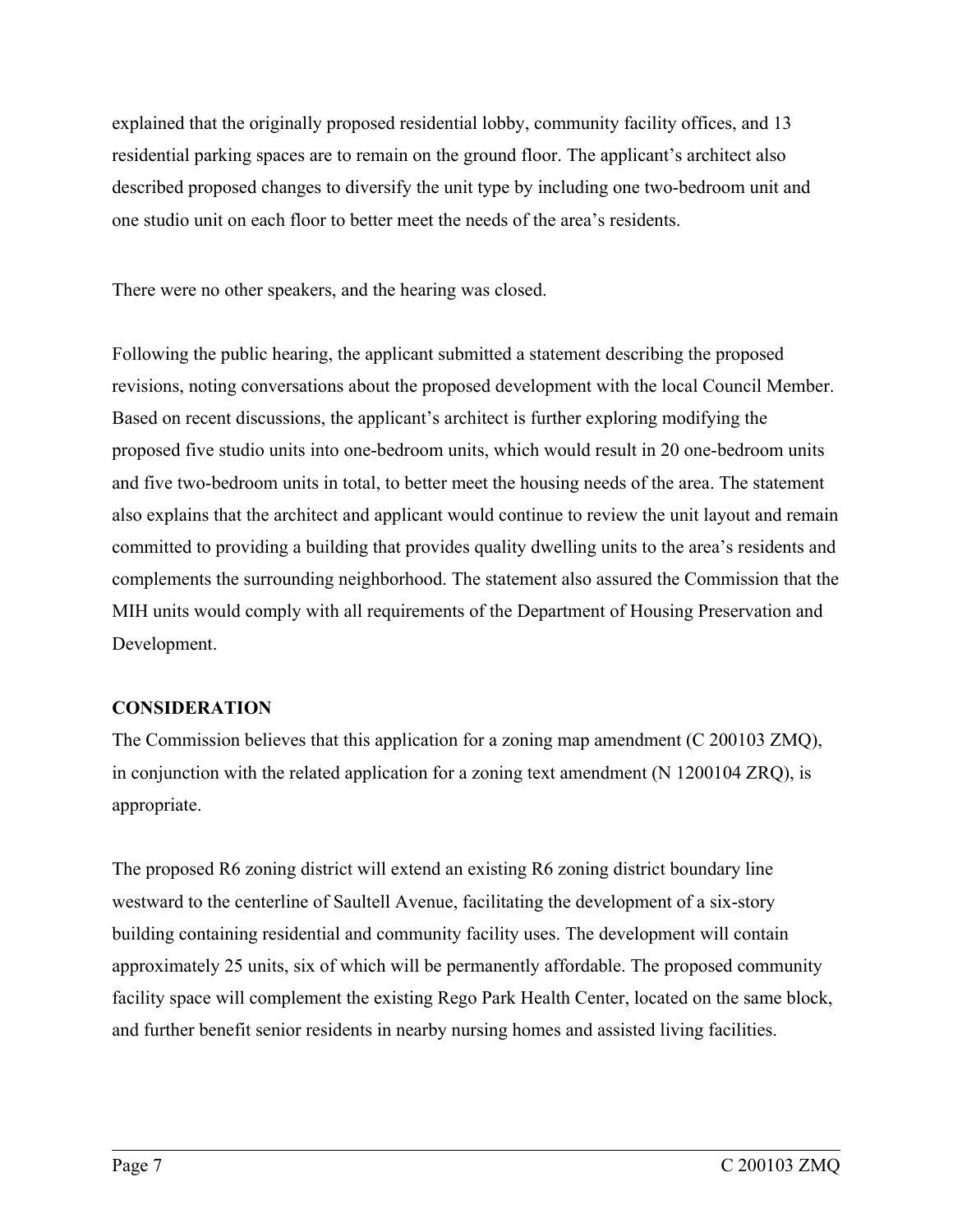The Commission believes that the proposed R6 zoning district is appropriate. The project area has frontage on Saultell Avenue and Corona Avenue, both of which are wide streets and are directly adjacent to Flushing Meadows-Corona Park. The proposed development is consistent with the existing built form of the block, as well as the area immediately east of the project area, which includes six- and seven-story buildings comprised of residential and community facility uses.

The Commission urges the applicant and its architect to better assess the feasibility of the diagrammatic layout of proposed residential units, as well as the ground floor space layout and use locations. While most aspects of building design, including unit size, are outside of the scope of the application, the Commission encourages the developer to continue working to design a more functional layout. The Commission notes the applicant's commitment to continuing to work with the local Council Member and the community to provide a quality building with units that serve the needs of the area's residents.

The proposed zoning text amendment to designate the R6 district as an MIH area is appropriate. The designation is consistent with the City's policy objectives for promoting housing production and affordability across the city, and the Commission supports the development of new affordable housing in a neighborhood with a significant need for new income-restricted units.

# **RESOLUTION**

**RESOLVED**, that having considered the Environmental Assessment Statement, for which a Negative Declaration was issued on December 16, 2019 with respect to this application (CEQR No. 20DCP010Q), the City Planning Commission finds that the action described herein will have no significant impact on the environment; and be it further

**RESOLVED**, by the City Planning Commission, pursuant to Sections 197-c and 200 of the New York City Charter that based on the environmental determination and the consideration described in this report, the Zoning Resolution of the City of New York, effective as of December 15, 1961, and as subsequently amended, is further amended by changing the Zoning Map, Section No. 10b by changing from an R6B District to an R6 District property bounded by the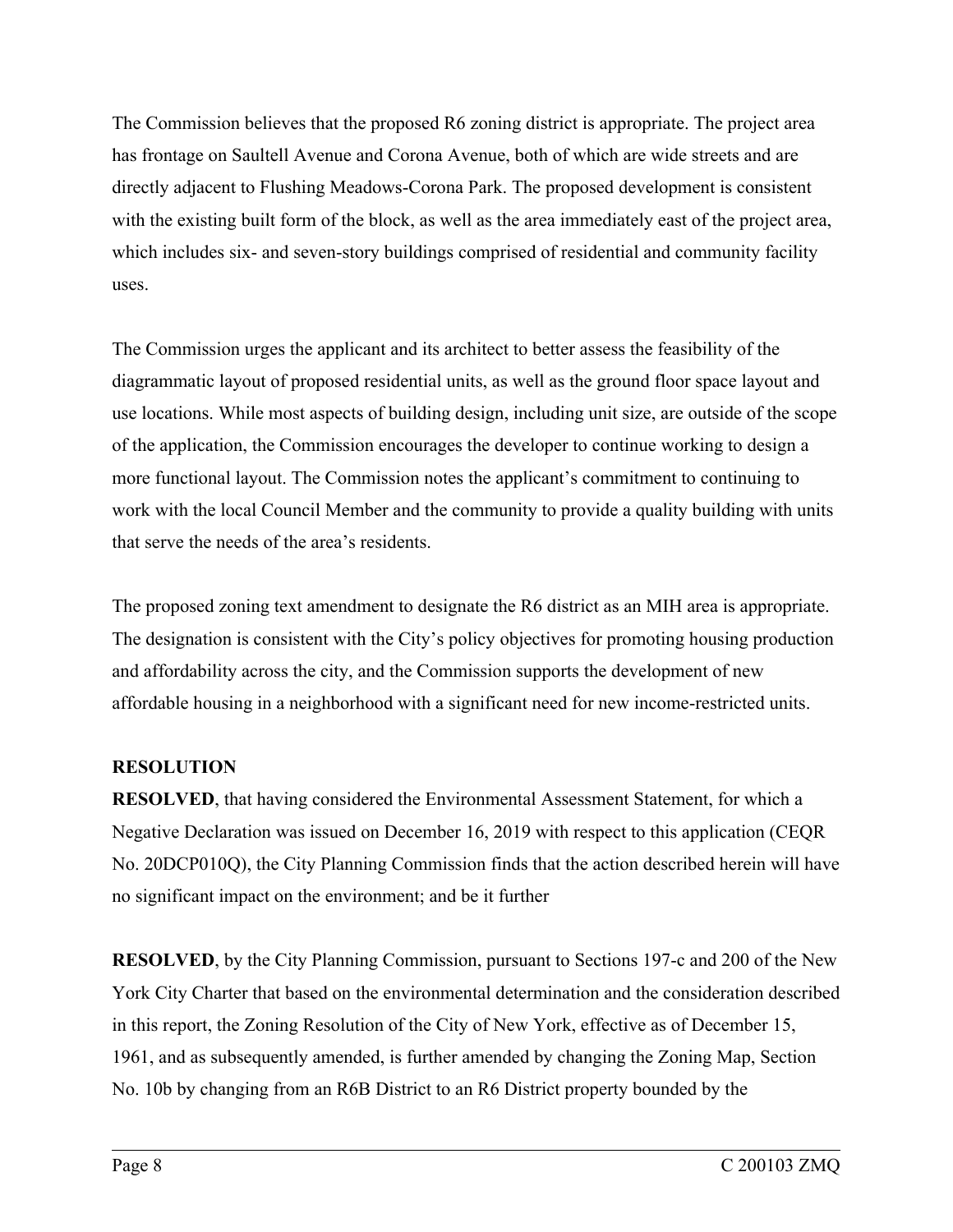southwesterly and southerly boundary line of Flushing Meadow Park, a line 100 feet easterly of Saultell Avenue and its northerly prolongation, a line midway between Corona Avenue and Van Cleef Street, and Saultell Avenue and its northerly centerline prolongation, Borough of Queens, Community District 4, as shown on a diagram (for illustrative purposes only) dated December 16, 2019, and subject to the conditions of CEQR Declaration E-558.

The above resolution (C 200103 ZMQ), duly adopted by the City Planning Commission on October 7, 2020 (Calendar No. 3), is filed with the Office of the Speaker, the City Council, and the Borough President, in accordance with the requirements of Section 197-d of the New York City Charter.

**MARISA LAGO,** *Chair* **KENNETH J. KNUCKLES, ESQ.,** *Vice Chairman* **DAVID J. BURNEY, FAIA; ALLEN P. CAPPELLI, ESQ., ALFRED C. CERULLO, III, MICHELLE de la UZ, JOSEPH DOUEK, RICHARD W. EADDY, HOPE KNIGHT, ANNA HAYES LEVIN, ORLANDO MARÍN, LARISA ORTIZ, RAJ RAMPERSHAD** *Commissioners*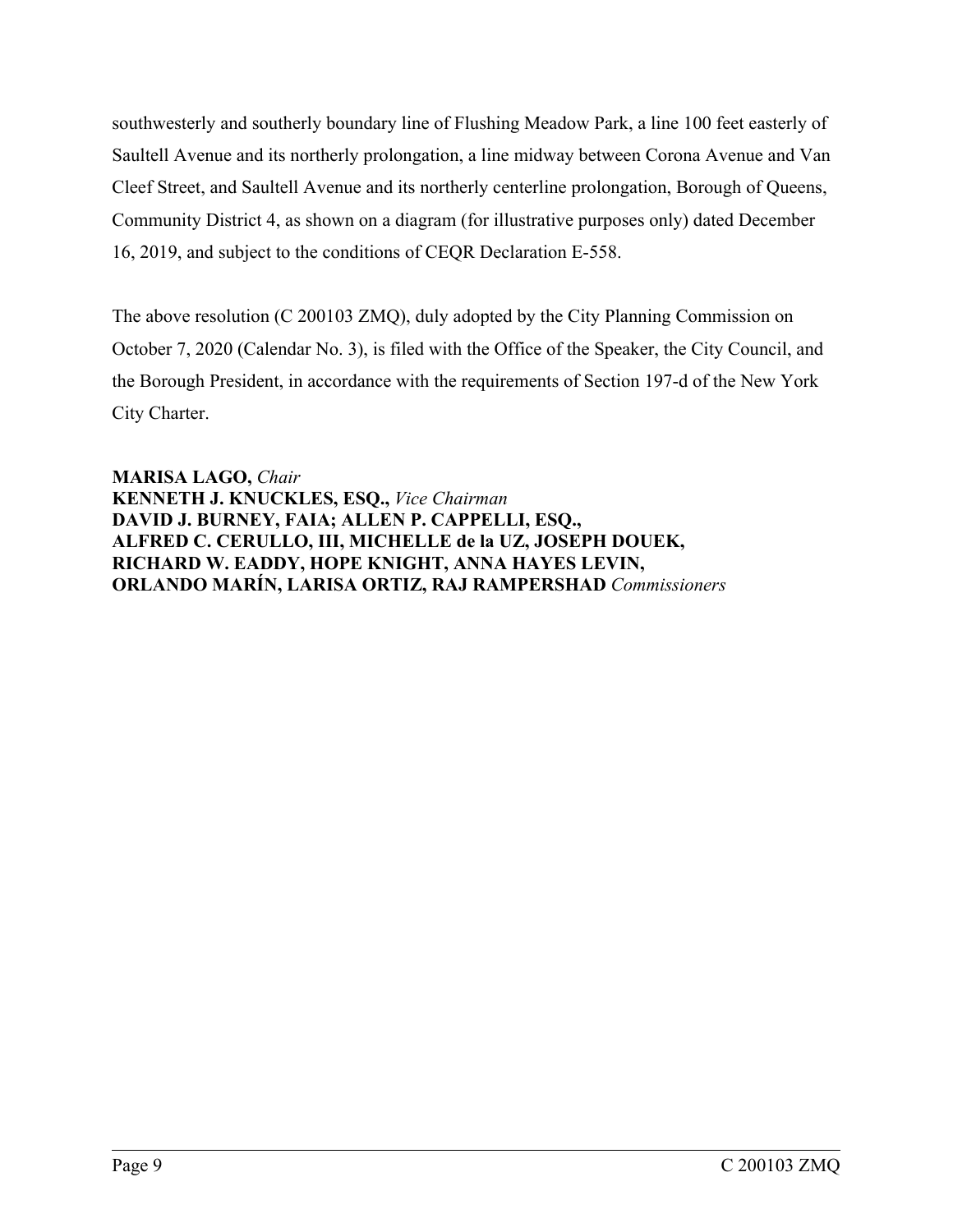

NOTE: THIS DIAGRAM IS FOR ILLUSTRATIVE PURPOSES ONLY.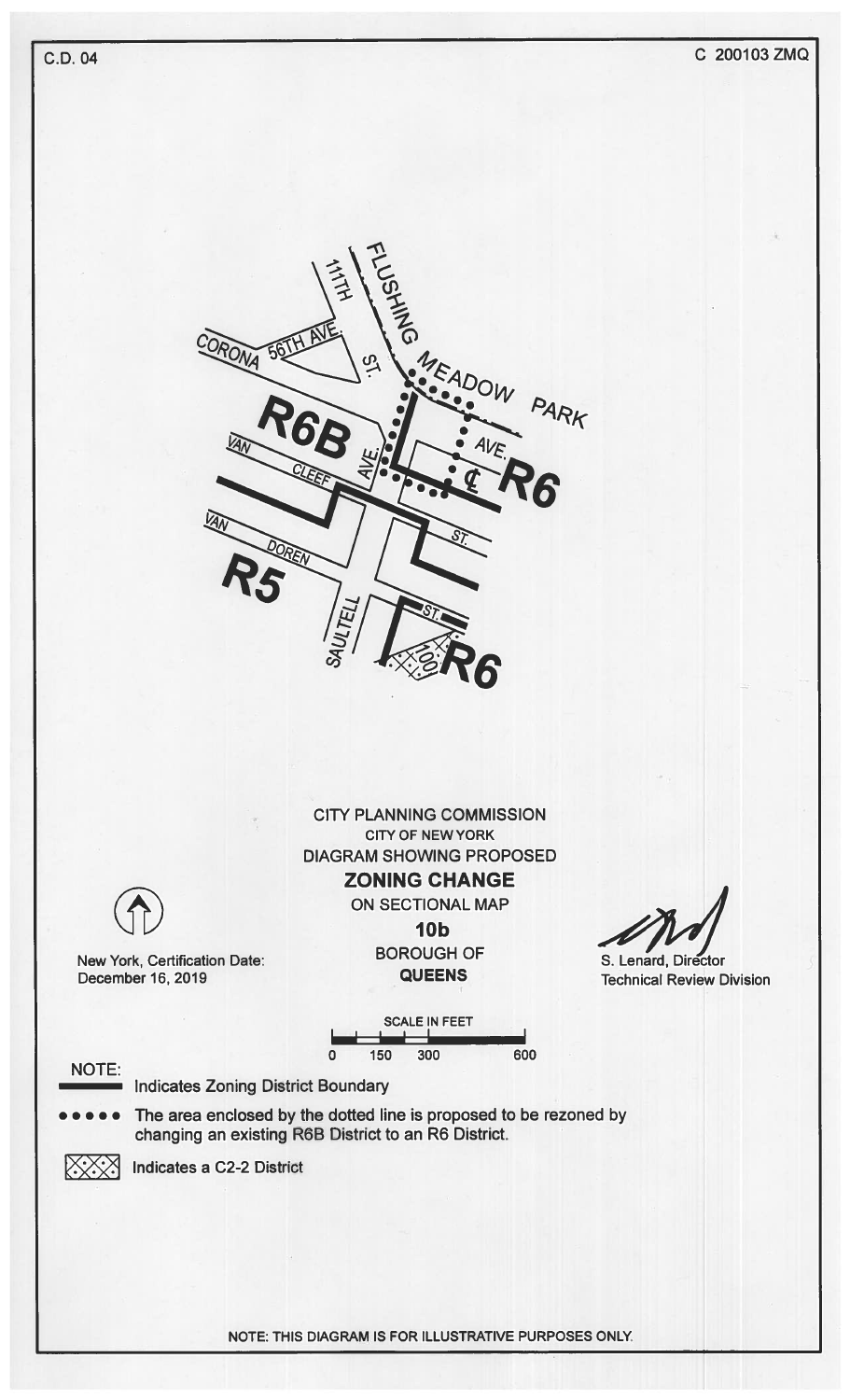

**Sharon Lee Acting Borough President**  **COMMUNITY BOARD #4Q** Serving: Corona, Corona Heights, Elmhurst, and Newtown 46-11 104<sup>th</sup> Street **Corona, New York** 11368-2882 Telephone: 718-760-3141 Fax: 718-760-5971

e-mail: qn04@cb.nyc.gov

**Louis Walker** Chairperson

**Christian Cassagnol District Manager** 

February 20, 2020

#### **Addendum to Community/Borough Board Recommendation**

The following statement was submitted by Community Board 4's First Vice Chair Marialena Giampino who is also a member of the ULURP/Zoning Committee to be included into the record:

Queens Community Board 4 takes re-zonings in our district very seriously as we are already experiencing many issues from overdevelopment and overcrowding. This rezoning proposal is asking for more density to solely benefit the owner's profits and benefits and that is not a reason for Community Board 4Q to approve such a project.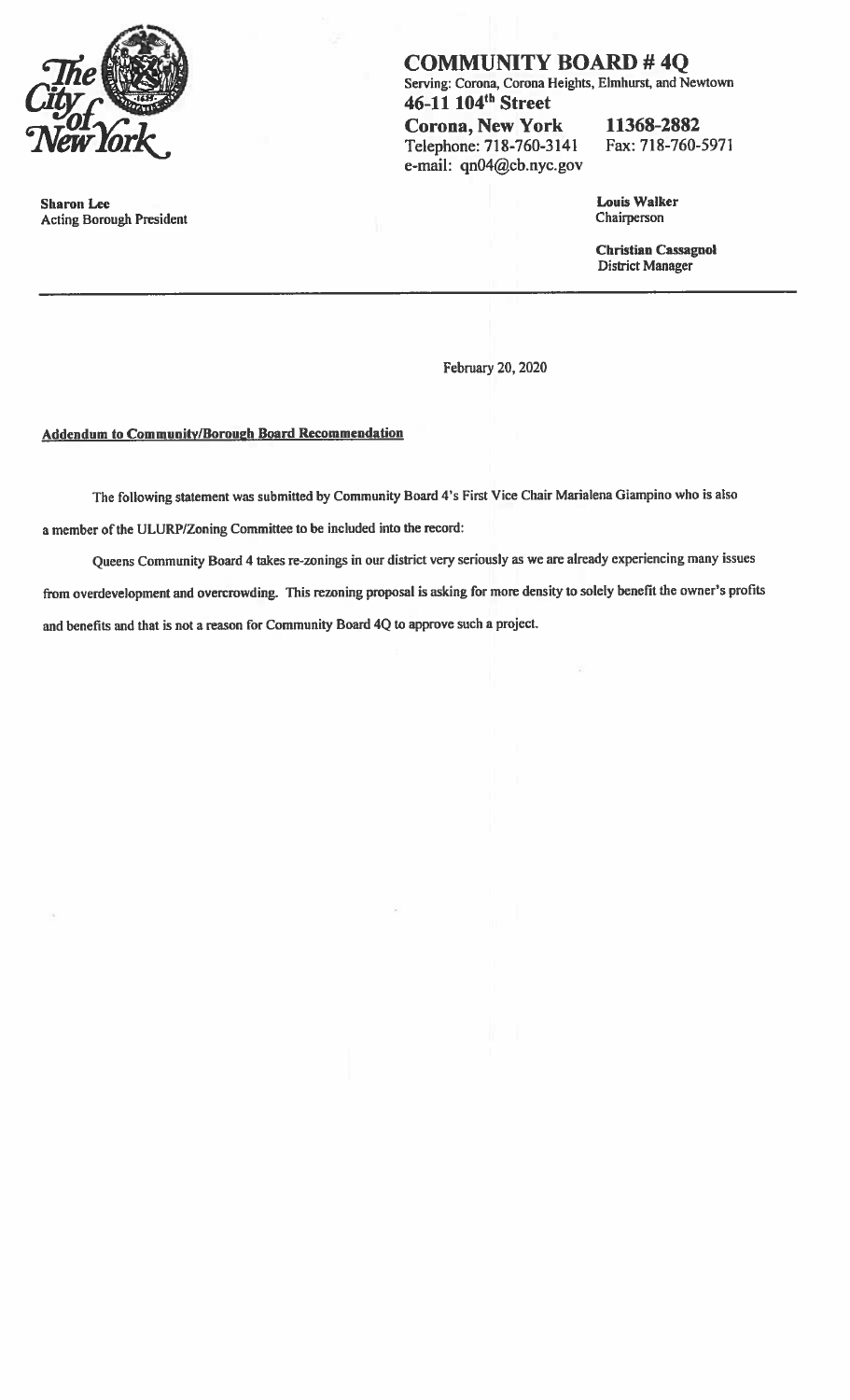

Please use the above application number on all correspondence concerning this application

# <u>SUBMISSION INSTRUCTIONS</u>

- Complete this form and return to the Department of City Planning by one of the following options:
	- EMAIL (recommended): Send email to CalendarOffice@planning.nyc.gov and include the following subject line:
		- (CB or BP) Recommendation + (6-digit application number), e.g., "CB Recommendation #C1000002SQ"<br>MAIL: Calendar Information Office, City Planning Commission, 120 Broadway, 31<sup>st</sup> Floor, New York, NY 10271
		-
		- FAX: to (212) 720-3488 and note "Attention of the Calendar Office"

Send one copy of the completed form with any attachments to the applicant's representative at the address listed below.  $2.$ one copy to the Borough President, and one copy to the Borough Board, when applicable.

#### **Docket Description:**

 $1.$ 

IN THE MATTER OF an application submitted by Tuchman Associates, LLC pursuant to Sections 197-c and 201 of the New York City Charter for an amendment of the Zoning Map, Section No. 10b, by changing from an R6B District to an R6 District property bounded by the southwesterly and southerly boundary line of Flushing Meadow Park, a line 100 feet easterly of Saultell Avenue and its northerly prolongation, a line midway between Corona Avenue and Van Cleef Street, and Saultell Avenue and its northerly centerline prolongation, Borough of Queens, Community District 4, as shown on a diagram (for illustrative purposes only) dated December 16, 2019, and subject to the conditions of CEQR Declaration E-558.

| Applicant(s):                                                                                   | <b>Applicant's Representative:</b>                                                                                                 |  |
|-------------------------------------------------------------------------------------------------|------------------------------------------------------------------------------------------------------------------------------------|--|
| <b>Tuchman Associates, LLC</b><br>111-26 Corona Avenue<br>Flushing, NY 11368                    | <b>Richard Lobel</b><br>Sheldon Lobel, P.C.<br>18 East 41st Street, 5th Floor<br>New York, NY 10017                                |  |
| <b>Recommendation submitted by:</b>                                                             |                                                                                                                                    |  |
| <b>Community Board 4</b><br>Queens                                                              |                                                                                                                                    |  |
| Location:<br>Date of public hearing: Feb. 11, 2020                                              | VFW Post #150<br>51-11 108 Street, Corona, NY                                                                                      |  |
| Was a quorum present? YES $\vert x \vert$ NO                                                    | A public hearing requires a quorum of 20% of the appointed members of the board,<br>but in no event fewer than seven such members. |  |
| Date of Vote: Feb. 11, 2020                                                                     | Location: VFW Post #150<br>51-11 108 Street, Corona, NY                                                                            |  |
| <b>RECOMMENDATION</b>                                                                           |                                                                                                                                    |  |
| Approve                                                                                         | <b>Approve With Modifications/Conditions</b>                                                                                       |  |
| Disapprove                                                                                      | <b>Disapprove With Modifications/Conditions</b>                                                                                    |  |
| Please attach any further explanation of the recommendation on additional sheets, as necessary. |                                                                                                                                    |  |
| <b>Voting</b>                                                                                   |                                                                                                                                    |  |
| # Against 25 # Abstaining:<br>$#$ in Favor:<br>$\Omega$<br>h                                    | Total members appointed to the board:<br>44                                                                                        |  |
| Name of CB/BB officer completing this form                                                      | <b>Date</b><br><b>Title</b>                                                                                                        |  |
| Christian Cassagno                                                                              | 2/29/20<br>District Mgr.                                                                                                           |  |
|                                                                                                 |                                                                                                                                    |  |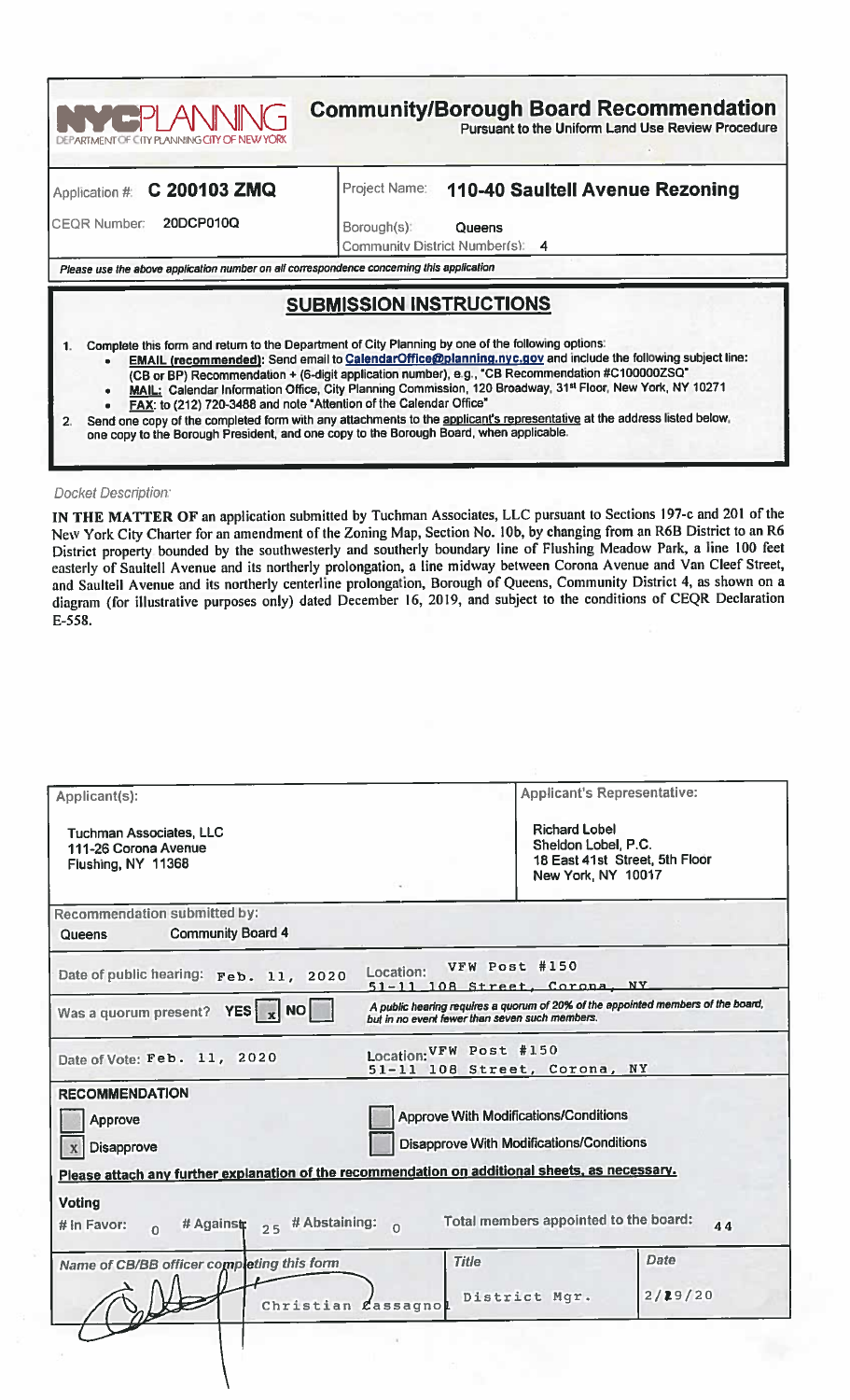

# **BOROUGH PRESIDENT RECOMMENDATION**

| <b>Project Name: 110-40 Saultell Avenue Rezoning</b> |                                          |  |
|------------------------------------------------------|------------------------------------------|--|
| <b>Applicant: Tuchman Associates, LLC</b>            | Applicant's Administrator: Richard Lobel |  |
| <b>Application # 200103ZMQ</b>                       | <b>Borough: Queens</b>                   |  |
| CEQR Number: 20DCP010Q                               | Validated Community Districts: Q04       |  |
|                                                      |                                          |  |

**Docket Description**:

*Please use the above application number on all correspondence concerning this application*

**RECOMMENDATION: Conditional Unfavorable** 

*Please attach any further explanation of the recommendation on additional sheets as necessary*

**CONSIDERATION:** 

| l Recomme<br>nv<br>enoallon | <b>BP</b><br>.ON | PM |
|-----------------------------|------------------|----|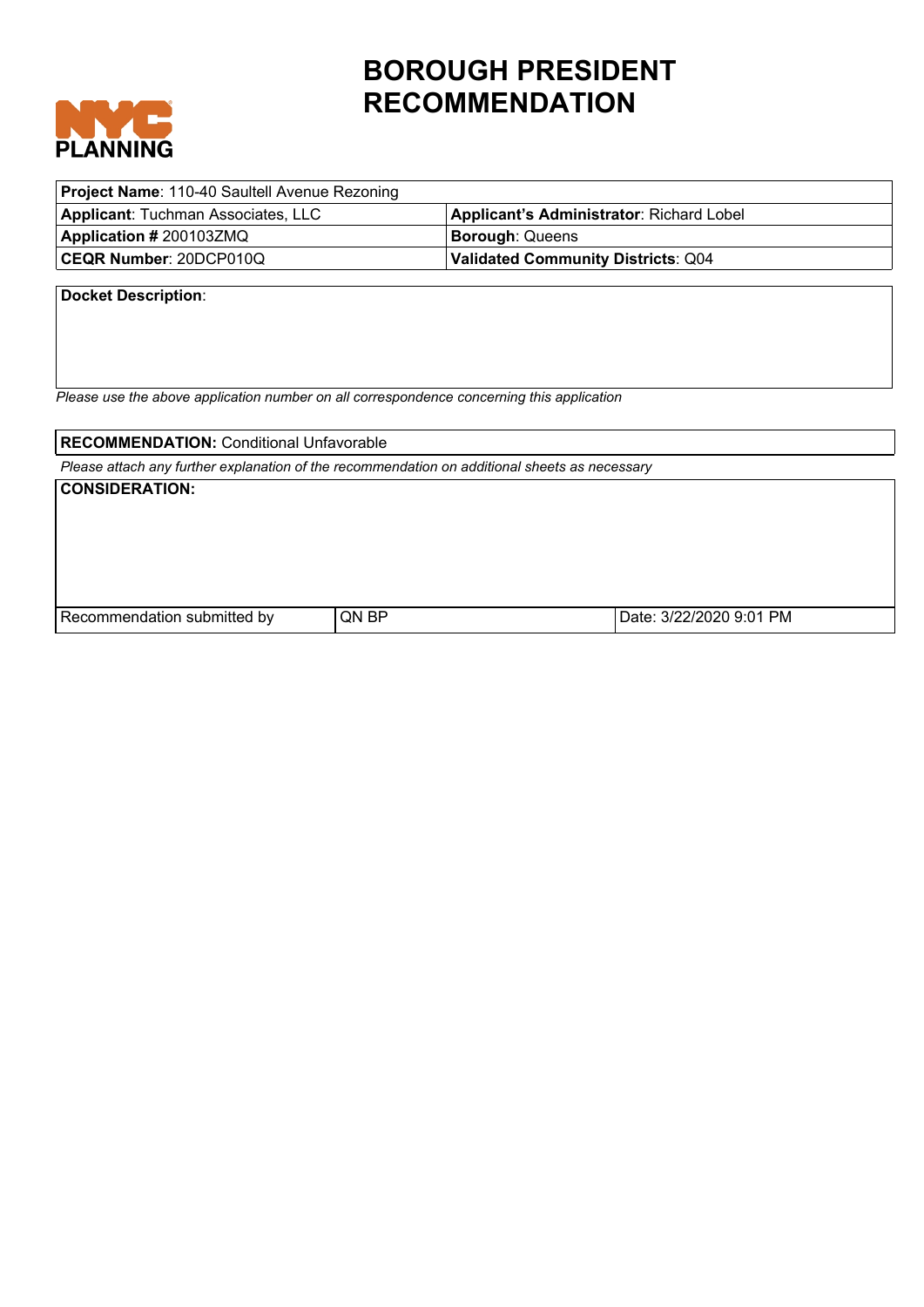

info@sheldonlobelpc.com www.sheldonlobelpc.com

September 8, 2020

# **VIA EMAIL**

Hon. Marisa Lago, Chair City Planning Commission 120 Broadway, 31<sup>st</sup> Floor New York, New York 10271

#### **Re: ULURP Nos.: 200103 ZMQ and 200104 ZRQ 110-40 Saultell Avenue Rezoning Queens, New York\_\_\_\_\_\_\_\_\_\_\_\_\_\_\_\_\_\_\_\_\_\_\_**

Dear Chair Lago and Commissioners:

This letter is submitted in response to the comments and questions raised at the September 2, 2020, public hearing for the above-referenced rezoning application.

As stated at the public hearing, changes were made to the architectural plans since this application was certified in response to comments made by Queens Community Board 4, the Queens Borough President and Council Member Francisco Moya. Specifically, a portion of the proposed community facility space has been dedicated to a community center/senior center use. In addition, the proposed unit type has been modified from 25 one-bedroom units to a mix of unit types; including, five studios, 15 one-bedroom and five two-bedroom units. After a recent conversation with the Council Member, the applicant is further exploring modifying the five studio units to be one-bedroom units. Thus, the building would consist of 20 one-bedroom units and five twobedroom units to better meet the housing needs of families in the neighborhood. The applicant will continue to work with the Council Member regarding the community facility space and unit types within the proposed building.

With regard to the architectural design, the architect is reviewing the plans in light of the comments made by the Commission regarding the unit layouts and the façade and window design. The applicant and architect remain committed to producing a building which compliments the character of the surrounding neighborhood and which provides quality dwelling units to its residents. Further, the applicant wishes to assure the Commission that the permanently affordable housing units will comply with all regulatory requirements of HPD.